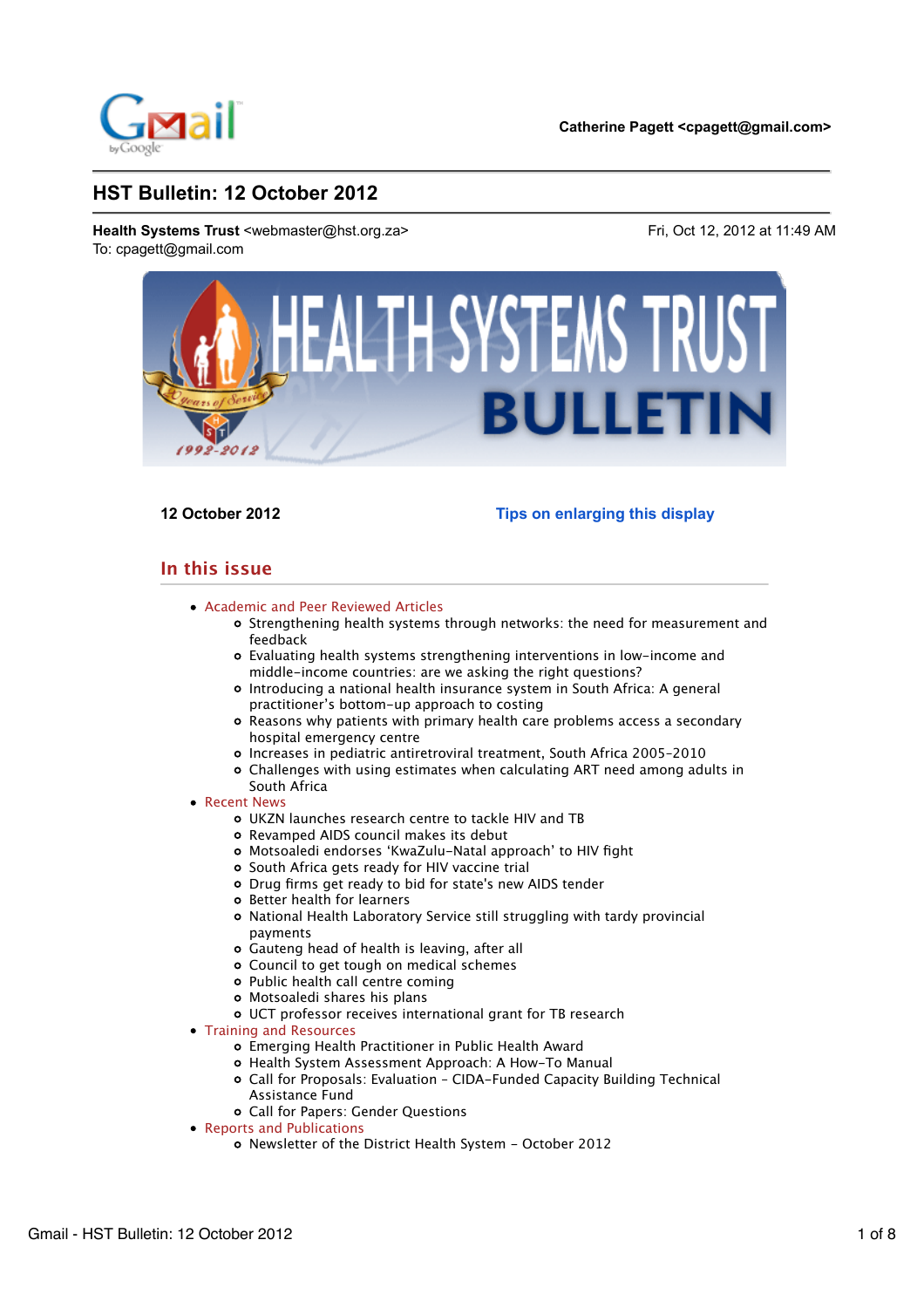- Standard Treatment Guidelines and Essential Medicines List for South Africa 2012 Edition
- The MDG Gap Task Force Report 2012: The Global Partnership for Development: Making Rhetoric a Reality
- The State of Food Insecurity in the World 2012
- Improving Maternal Mortality and Other Aspects of Women's Health
- Conferences
	- o Second Global Symposium on Health Systems Research
	- SA HIV Clinicians Society Conference 2012
	- Society of Midwives of South Africa 2012 Congress
	- Global Maternal Health Conference 2013
- Job Opportunities
	- AHP African Health Placements
	- Health Information System Technical Expert Foundation for Professional Development
	- Senior Vaccines Analyst Clinton Health Access Initiative

# **Academic and Peer Reviewed Articles**

# **Strengthening health systems through networks: the need for measurement and feedback**

*Cameron D Willis, Barbara L Riley, Allan Best and Pierre Ongolo-Zogo. Health Policy and Planning, Volume 27, Issue 4, P iv62-iv66.*

In this model, understanding and strengthening the relationships between health system 'building blocks' is seen as critical for mitigating unintended effects such as negative behaviours and exclusion, identifying opportunities for synergy, and generating health policies that are 'system ready'...Read More »

Source: http://heapol.oxfordjournals.org/content/27/suppl\_4/iv62.long [Accessed: 12 October 2012]

# **back to top**

# **Evaluating health systems strengthening interventions in low-income and middle-income countries: are we asking the right questions?**

*Taghreed Adam, Justine Hsu, Don de Savigny, John N Lavis, John-Arne Rottingen and Sara Bennett. Health Policy and Planning, Volume 27, Issue 4, p.iv9-iv19.*

The objectives of this paper are to assess recent evaluations of HS strengthening interventions to examine the extent to which they ask a broader set of questions, and provide an appropriately comprehensive assessment of the effects of these interventions across the health system...Read More »

Source: http://heapol.oxfordjournals.org/content/27/suppl\_4/iv9.long [Accessed: 12 October 2012]

## **back to top**

# **Introducing a national health insurance system in South Africa: A general practitioner's bottom-up approach to costing**

*Shabir Moosa, John M Luiz, Teresa Carmichael. S Afr Med J 2012;102(10):794-797. Published: October 2012.*

This study explores how private general practitioners (GPs) may choose to embrace these service delivery concepts and deal with the cost implications to meet NHI requirements...Read More »

Source: http://www.samj.org.za/index.php/samj/article/view/6072[Accessed: 12 October 2012]

## **back to top**

## **Reasons why patients with primary health care problems access a secondary hospital emergency centre**

*Juanita Becker, Angela Dell, Louis Jenkins, Rauf Sayed. S Afr Med J 2012;102(10):800-801. Published: October 2012.*

In order to improve service delivery, we aimed to determine the patient-specific reasons for accessing the hospital EC with PHC problems...Read More »

Source: http://www.samj.org.za/index.php/samj/article/view/6059 [Accessed: 12 October 2012]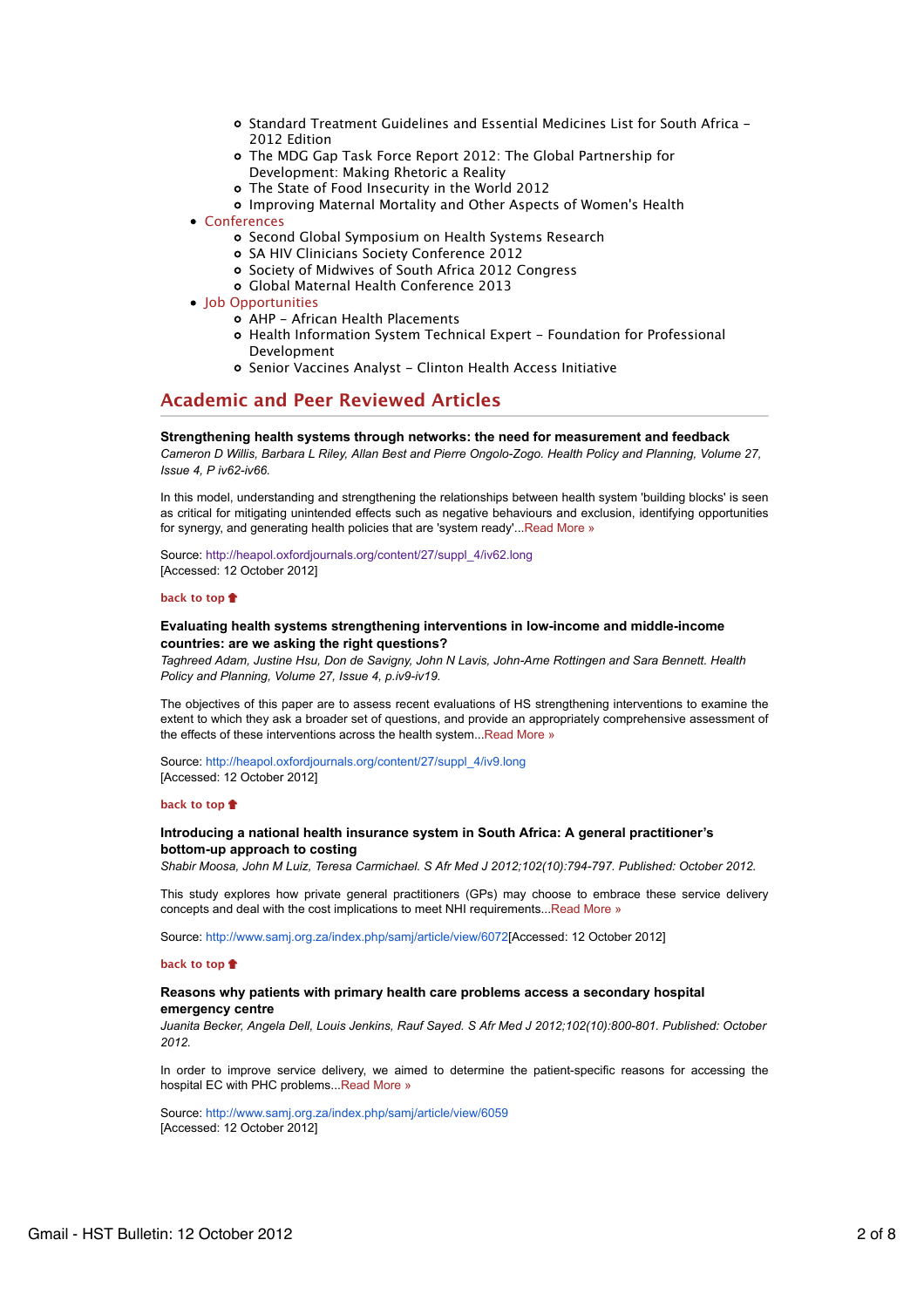## **back to top**

## **Increases in pediatric antiretroviral treatment, South Africa 2005–2010**

*Sandeep D. Patel, Elysia Larson, Thobile Mbengashe, Heidi O'Bra, J. W. Brown, Thurma M. Golman, and Jeffrey D. Klausner. PLoS One. 2012; 7(9): e44914. Published: 13 September 2012.*

We describe the increase in the treatment of South African pediatric HIV-infected patients assisted by the President's Emergency Plan for AIDS Relief (PEPFAR) from 2004 to 2010...Read More »

Source: http://www.ncbi.nlm.nih.gov/pmc/articles/PMC3441457/[Accessed: 12 October 2012]

## **back to top**

# **Challenges with using estimates when calculating ART need among adults in South Africa**

*Annette A M Gerritsen, Janine S Mitchell, Suzanne M Johnson, Wim Delva. S Afr Med J 2012;102(10):798-799. Published: October 2012.*

Antiretroviral therapy (ART) data from the Department of Health and Statistics South Africa (SSA) mid-year population estimates were used to approximate the ART need among adults. This paper provides a constructive contribution to the discussion about the use of model-derived estimates of ART need. ...Read More »

Source: http://www.samj.org.za/index.php/samj/article/view/5946[Accessed: 12 October 2012]

**back to top**

# **Recent News**

## **UKZN launches research centre to tackle HIV and TB**

*University of KZN. Published: 10 October 2012.*

The KwaZulu-Natal Research Institute for Tuberculosis and HIV (K-RITH)) officially opened its doors on 9 October...Read More »

Source: http://www.ukzn.ac.za/[Accessed: 12 October 2012]

### **back to top**

# **Revamped AIDS council makes its debut**

*PlusNews. Published: 9 October 2012.*

After a troubled past, a revamped South African National AIDS Council (SANAC) was recently unveiled, coinciding with the announcement that the country has achieved universal access to HIV treatment.. .Read More »

Source: http://www.plusnews.org[Accessed: 12 October 2012]

### **back to top**

## **Motsoaledi endorses 'KwaZulu-Natal approach' to HIV fight**

*Business Day. Published: 5 October 2012.*

The South African National AIDS Council (SANAC), which advises the government on the fight against HIV and tuberculosis (TB), is due to adopt KwaZulu-Natal's multisectoral approach that involves all stakeholders at community level...Read More »

Source: http://www.bdlive.co.za/[Accessed: 12 October 2012]

## **back to top**

# **South Africa gets ready for HIV vaccine trial**

*Health-e News. Published: 1 October 2012.*

A vaccine candidate which showed that it can protect against HIV infection by up to 31% when tested in Thailand three years ago will be further tested in South Africa as soon as next year...Read More »

Source: http://www.health-e.org.za/news/article.php?uid=20033790[Accessed: 12 October 2012]

## **back to top**

## **Drug firms get ready to bid for state's new AIDS tender**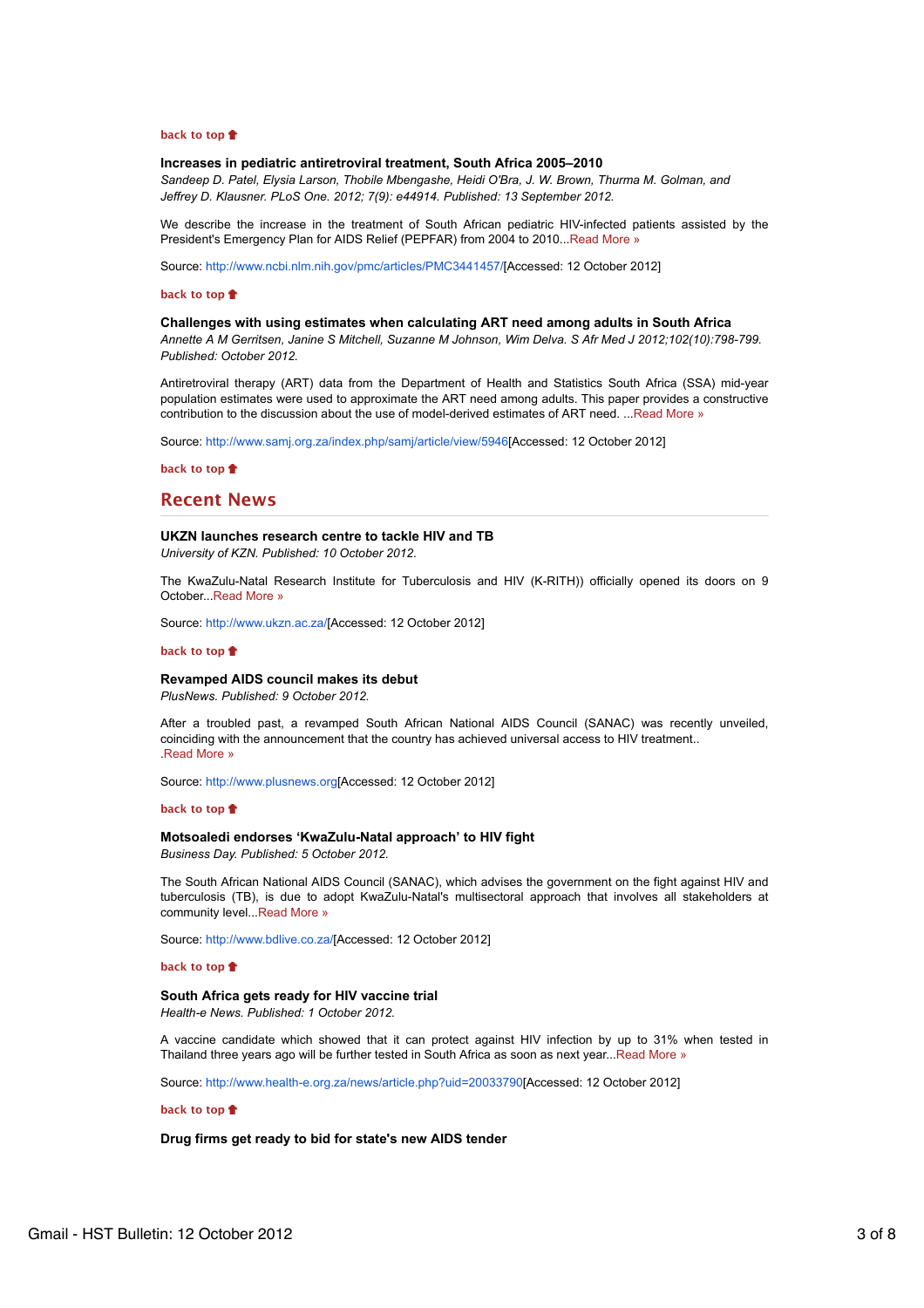#### *Business Day. Published: 12 October 2012.*

The two-year tender potentially offers good news for businesses and patients, with new measures that give preference to local manufacturers and a commitment to providing patients with three-in-one pills that have until now been unavailable in the state sector...Read More »

Source: http://www.bdlive.co.za/[Accessed: 12 October 2012]

#### **back to top**

## **Better health for learners**

*BuaNews. Published: 11 October 2012..*

President Jacob Zuma launched the Integrated School Health Programme (ISHP) in Tshwane, to ensure that learners have access to primary health care services...Read More »

Source: http://www.sanews.gov.za[Accessed: 12 October 2012]

## **back to top**

## **National Health Laboratory Service still struggling with tardy provincial payments**

*Business Day. Published: 10 October 2012.*

The National Health Laboratory Service (NHLS) is still struggling with cash-flow problems due to tardy payments from provinces, despite intervention earlier this year by Health Minister Aaron Motsoaledi... Read More »

Source: http://www.bdlive.co.za/[Accessed: 12 October 2012]

#### **back to top**

## **Gauteng head of health is leaving, after all**

*Health-e News. Published: 10 October 2012.*

Dr Nomonde Xundu, the head of health in Gauteng, has now confirmed that she is leaving the distressed unit after serving only 11 months of her three-year contract... Read More »

Source: http://www.health-e.org.za/[Accessed: 12 October 2012]

#### **back to top**

#### **Council to get tough on medical schemes**

*Business Day . Published: 8 October 2012.*

The Council for Medical Schemes and the Department of Health are planning new amendments to the Medical Schemes Act to beef up governance on medical scheme boards and stop unscrupulous trustees enriching themselves at members' expense...Read More »

Source: http://www.bdlive.co.za/ [Accessed: 12 October 2012]

#### **back to top**

#### **Public health call centre coming**

*The New Age. Published: 8 October 2012.*

The Department of Health is in the process of setting up a national call centre for patients to lodge any complaints about the public health system...Read More »

Source: http://www.thenewage.co.za/[Accessed: 12 October 2012]

# **back to top**

# **Motsoaledi shares his plans**

*Health-e News. Published: 8 October 2012.*

Motsoaledi said he had two pre-conditions to NHI that he was not going to compromise on – Overhauling the quality of care in the public health system and reigning in and regulating the pricing of health care in the private sector....Read More »

Source: http://www.health-e.org.za/news/article.php?uid=20033797[Accessed: 12 October 2012]

**back to top**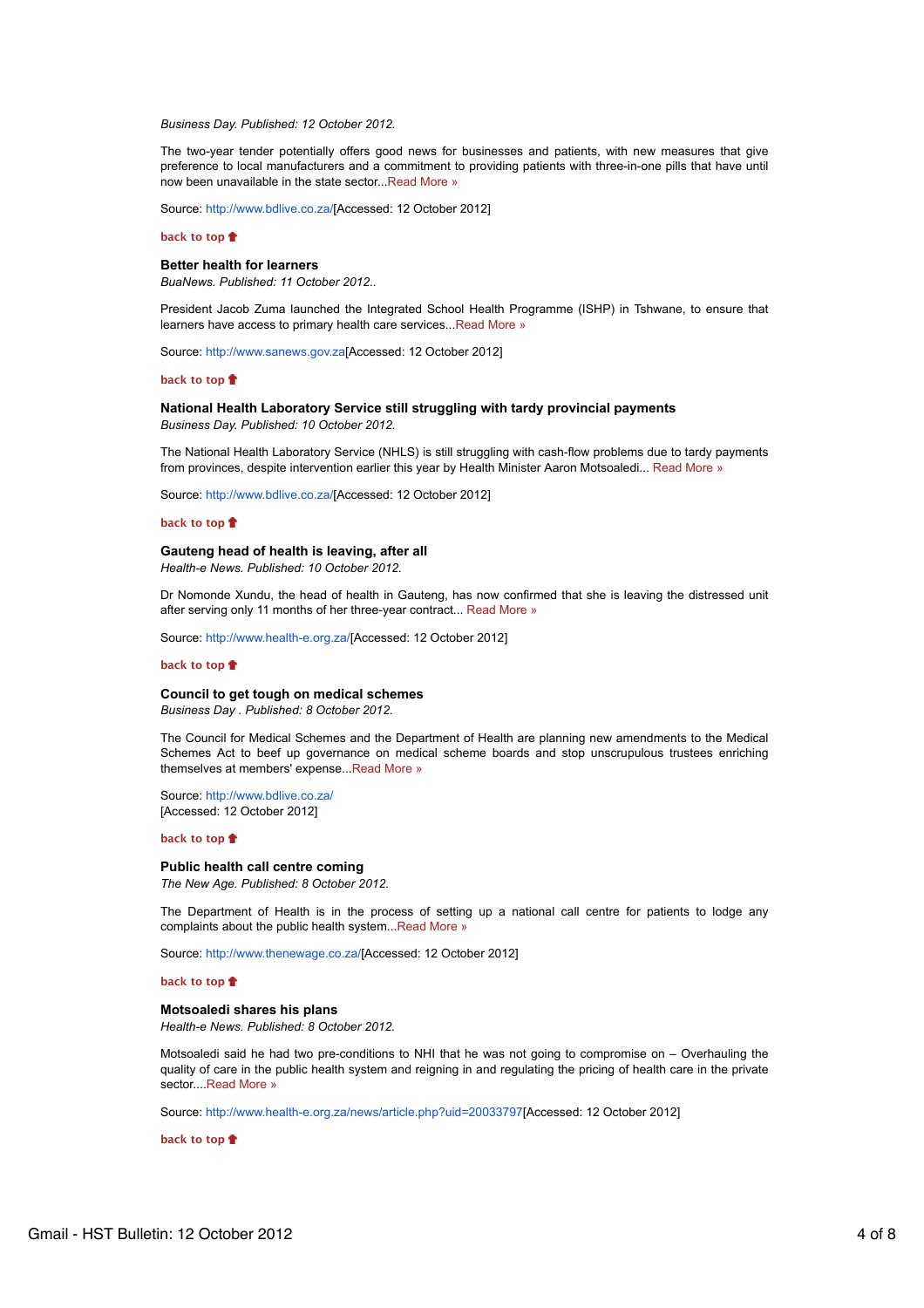# **UCT professor receives international grant for TB research**

*BizNews. Published: 2 October 2012.*

Professor Valerie Mizrahi, Director of the Institute of Infectious Disease and Molecular Medicineat the University of Cape Town, has been named one of 13 leading basic science researchers in the world to receive a Senior International Research Scholar (SIRS) award from the Howard Hughes Medical Institute (HHMI)... Read More »

Source: http://www.bizcommunity.com/Article/196/150/82672.html[Accessed: 12 October 2012]

**back to top**

# **Training and Resources**

## **Emerging Health Practitioner in Public Health Award**

*Health Systems Trust Closing Date: 20 October 2012*

Health Systems Trust is pleased to announce the introduction of an annual Emerging Public Health Practitioner Award in recognition of the best article submitted by a young and emerging public health professional for inclusion in the South African Health Review (SAHR). Click Here>>

## **back to top**

#### **Health System Assessment Approach: A How-To Manual**

*Partners for Health Reformplus (PHRplus) and Health Systems 20/20 projects, with funding from the United States Agency for International Development (USAID)*

The approach covers key health system functions and is organized around WHO's six health system building blocks. Click Here>>

### **back to top**

# **Call for Proposals: Evaluation – CIDA-Funded Capacity Building Technical Assistance Fund** *CIDA*

*Closing Date: 19 October 2012*

CIDA is calling for proposals for the evaluation of the CIDA-Funded Capacity Building Technical Assistance Fund (CBTAF). Click Here>>

## **back to top**

### **Call for Papers: Gender Questions**

*Unisa Closing Date: 13 February 2013*

Gender Questions is a newly launched interdisciplinary academic journal that will be published bi-annually by the University of South Africa (UNISA) Press. The journal will serve as a forum for scholarly research on all aspects of gender studies. Click Here>>

**back to top**

# **Reports and Publications**

# **Newsletter of the District Health System - October 2012**

*Department of Health (South Africa). Published: 2012.*

In this issue of DHS News we summarise the key features of the Contraception and Fertility Policy, progress reports on the three streams of PHC re-engineering as well as progress in rolling out the three tier system for capturing ART data. Click Here»

## **back to top**

**Standard Treatment Guidelines and Essential Medicines List for South Africa - 2012 Edition** *Department of Health (South Africa) . Published: 2012.*

This edition marks the culmination of an intense and thorough review process. The Standard Treatment Guidelines have been aligned with current developments in medicine and scientific advances. Clinical evidence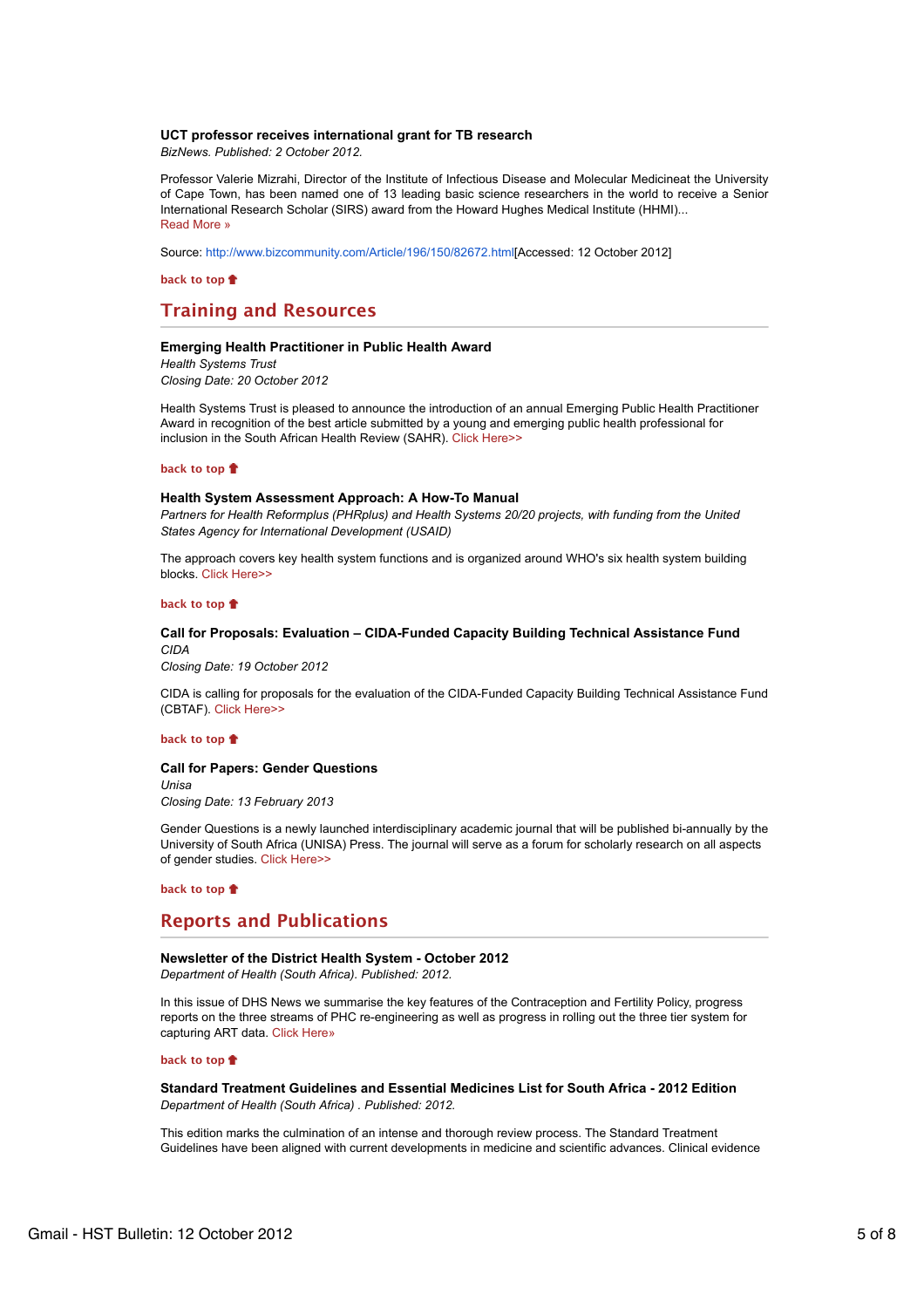was used in the selection of medicines. Click Here»

### **back to top**

# **The MDG Gap Task Force Report 2012: The Global Partnership for Development: Making Rhetoric a Reality**

*United Nations . Published: 2012.*

In its 2012 Report, the MDG Gap Task Force has had difficulty identifying areas of significant new progress towards delivering on commitments to the Global Partnership for Development, and for the first time there are signs of backsliding. Click Here»

# **back to top**

#### **The State of Food Insecurity in the World 2012** *United Nations . Published: 2012*

The State of Food Insecurity in the World 2012 presents new estimates of undernourishment based on a revised and improved methodology. The new estimates show that progress in reducing hunger during the past 20 years has been better than previously believed. Click Here»

# **back to top**

#### **Improving Maternal Mortality and Other Aspects of Women's Health**

*Center For Strategic and International Studies(CSIS) . Published: 2012*

Over the past several decades, the world has witnessed some astonishing global health success stories–from the eradication of smallpox to the expanding control of other vaccine-preventable diseases to the widespread provision of effective treatment for HIV/AIDS to millions of people. Click Here»

**back to top**

# **Conferences**

## **Second Global Symposium on Health Systems Research**

*When: 31 October-3 November 2012 Where: Beijing, People's Republic of China URL: http://www.hsr-symposium.org*

The Symposium will focus on the science to accelerate universal health coverage around the world. It will cover three main themes: Knowledge Translation, State-of-the-Art Health Systems Research, and Health Systems Research Methodologies.

#### **back to top**

# **SA HIV Clinicians Society Conference 2012**

*When: 25 - 28 November 2012 Venue: Cape Town International Convention Centre (CTICC,) Cape Town URL: http://www.hst.org.za/events/sa-hiv-clinicians-society-conference-2012*

The Conference will focus on clinical content, setting it apart from other conferences held to date in South Africa. Doctors, nurses, and pharmacists are welcome to attend the presentations of a stellar group of senior faculty from the region and abroad delivering talks relevant to clinical care.

## **back to top**

# **SOMSA 2012 Congress** *When: 4 - 7 December 2012 Venue: St George Hotel, Tshwane URL: http://www.midwivessociety.co.za/congress/congress.html*

The Society of Midwives of South Africa (SOMSA) invites you to attend the SOMSA 2012 Congress from 4 - 7 December 2012 in Tshwane, Guateng. The theme of this year's congress is "A new dawn in Midwifery: Seeking new approaches towards 2015 and beyond".

### **back to top**

**Global Maternal Health Conference 2013** *When: 15-17 January 2013*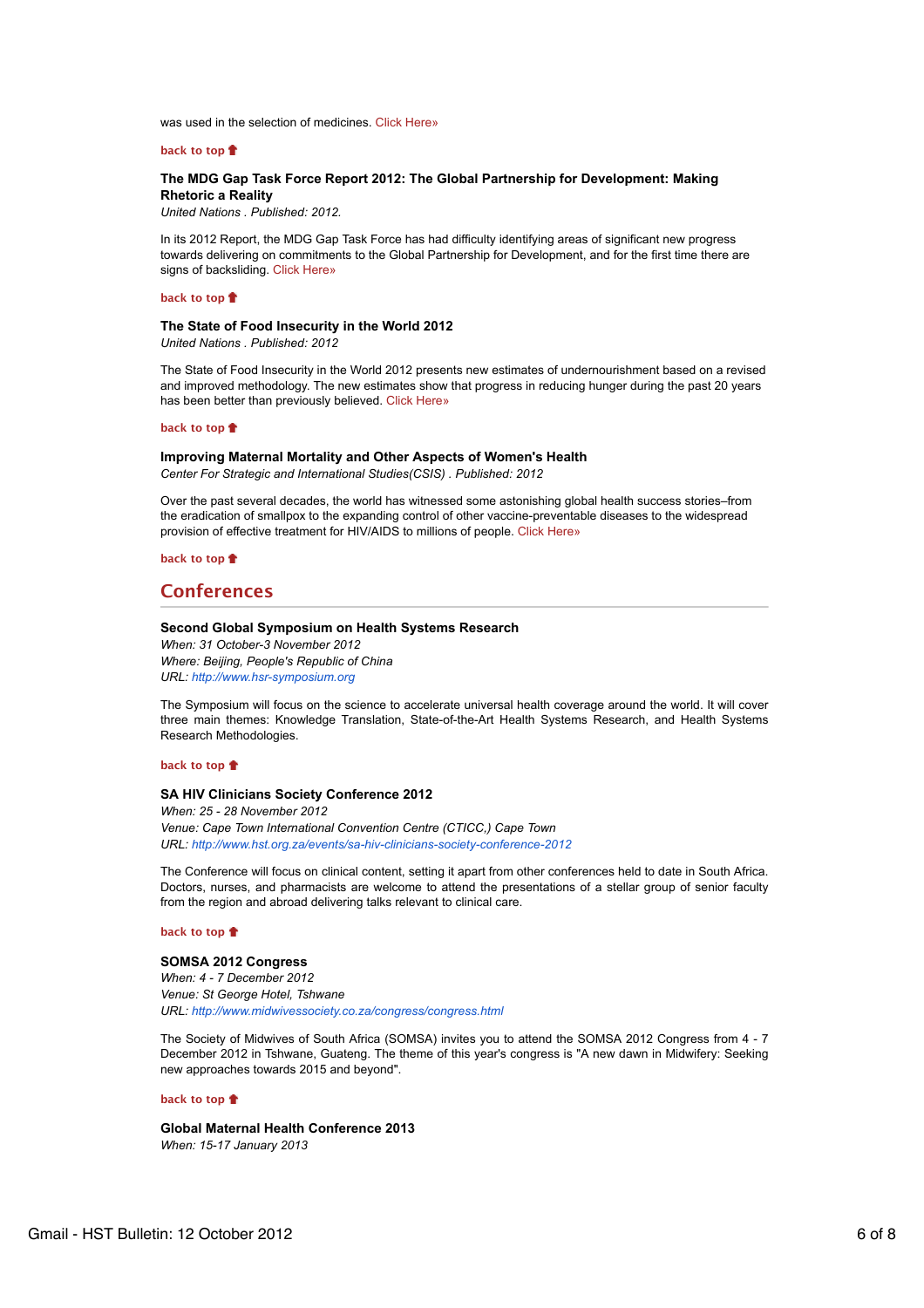*Venue: Dar es Salaam, Tanzania URL: http://maternalhealthtaskforce.org/conference/conference-website*

GMHC2013 is a technical conference for scientists, researchers, and policy-makers to network, share knowledge, and build on progress toward eradicating preventable maternal mortality and morbidity by improving quality of care.

**back to top**

# **Job Opportunities**

# **AHP - African Health Placements**

AHP is a not-for-profit project that aims to support the recruitment and retention of healthcare workers in South Africa. AHP is focused on assisting healthcare professionals make the right choice for their future in South Africa. No placement fees are charged. Please view the website for more details http://www.ahp.org.za or contact on 011 328 1300

### **back to top**

**Health Information System Technical Expert** *Foundation for Professional Development Closing date: 15 October 2012*

Please view our website for more details http://www.hst.org.za/content/health-information-system-technical-expert

## **back to top**

**Senior Vaccines Analyst** *Clinton Health Access Initiative Closing date: 17 November 2012*

Please view our website for more details http://www.hst.org.za/content/senior-vaccines-analyst

**back to top**

 $\ket{\mathbf{f}}$ Health Systems Trust on facebook. Keep up to date with our activities and the latest news, events and publications on public health in southern Africa.Follow us at https://www.facebook.com/HealthSystemsTrust

> Forward this email to a friend. Not interested anymore? Unsubscribe. Health Systems Trust PO Box 808, Durban, 4000 Tel: 031 266 9090 Fax: 031 266 9199 Email: editor@hst.org.za

# Copyright and Disclaimer

The copyright in the compilation of this bulletin, its name and logo is owned by the Health Systems Trust. You may not reproduce this bulletin, or its name or the Health Systems Trust's logo or its trademarks including those of any other third party that appears in this bulletin, in any form, or for commercial purposes or for purposes of advertising, publicity, promotion, or in any other manner implying their endorsement, sponsorship of, or afliation with any product or service, without the Health Systems Trust's prior express written permission. All information in this bulletin is provided in good faith but is relied upon entirely at your own risk. By making use of this bulletin and its information you agree to indemnify the Health Systems Trust, its Board of Trustees, Employees and Service Providers from all liability arising from its use.